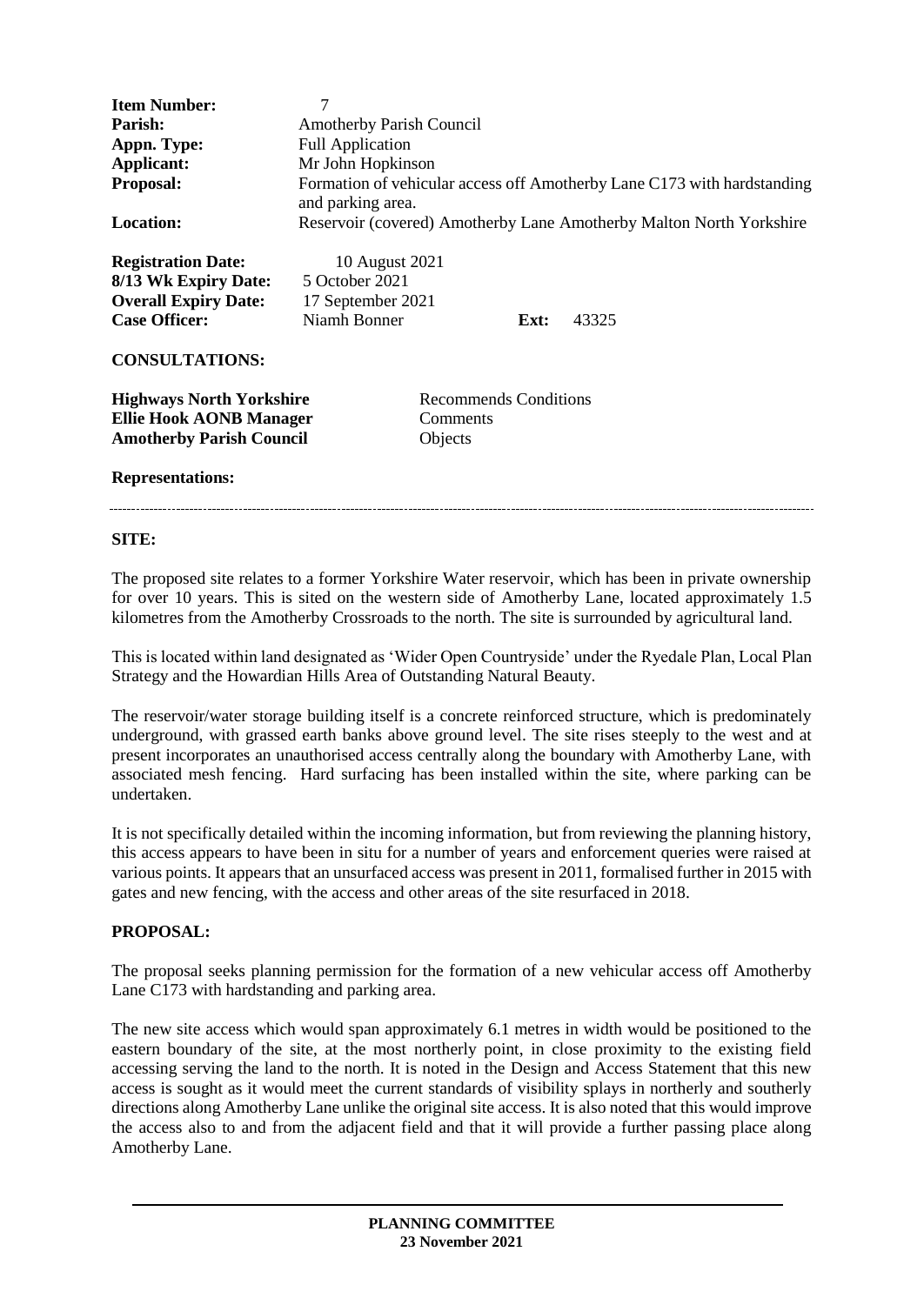The existing site access, which is more centrally positioned would be closed off, with the verge regraded and grass seeded, with a new hedge planted along the remainder of the eastern boundary. This new hedging would span approximately 37 metres in total, of which approximately 28.75 metres would fall within the application site.

The existing 1.8 metre high mesh fencing would be repositioned inside the line of the reinstated hedge. An additional 10 metre section of hedging is proposed along the northern boundary.

The site currently incorporates a sizable area of hardstanding and limited additional hardstanding would be required, except to form the new access. The hardstanding would remain stoned, as current existing. The site would be drained by three new ACO road drains, draining to 2no. soakaways. No site surface water drainage appears to be present currently.

It is confirmed in the Design and Access Statement that the reservoir/water storage building would not be affected by this application.

# **POLICIES:**

Local Plan Strategy - Policy SP1 General Location of Development and Settlement Hierarchy Local Plan Strategy - Policy SP13 Landscapes Local Plan Strategy - Policy SP16 Design Local Plan Strategy - Policy SP17 Managing Air Quality, Land and Water Resources Local Plan Strategy - Policy SP19 Presumption in Favour of Sustainable Development Local Plan Strategy - Policy SP20 Generic Development Management Issues National Planning Policy Framework National Planning Practice Guidance

# **HISTORY:**

11/00443/FUL: Change of use and alteration of water storage building to form a three bedroom holiday let to include amenity area, parking and turning area, upgraded vehicular access and landscaping. This application was refused for the following reasons:

1. The proposed access by which vehicles associated with this proposal would leave and rejoin the county highway, is unsatisfactory since the required visibility of 2.4m x 90m cannot be achieved at the junction with the county highway and therefore, in the opinion of the Local Planning Authority, the intensification of use which would result from the proposed development is unacceptable in terms of highway safety. As such, the development is contrary to the provisions of Policies AG5 (iv) and T3 of the Ryedale Local Plan.

2. The proposed development will have a significant adverse impact on the character and appearance of the surrounding countryside and the Howardian Hills Area of Outstanding Natural Beauty. As such, it is contrary to the provisions of PPS4 - Planning for Sustainable Economic Growth and PPS7 - Sustainable Development in Rural Areas, Policy EC7 of the Tourism Good Practice Guide and Policies AG5 (iii), (iv) and (v) and ENV2 of the Ryedale Local Plan.

This refusal was the subject of an appeal with the Planning Inspector who dismissed the appeal on the 21st February 2012.

# **REPRESENTATIONS:**

A very detailed consultation response has been received from Amotherby Parish Council on the 14th September 2021. This document has been appended in full to the Committee Meeting Agenda (where Members can read the full unsummarised letter) and confirms that the Parish Council object to the application on a number of grounds.

These include the following summarised reasons: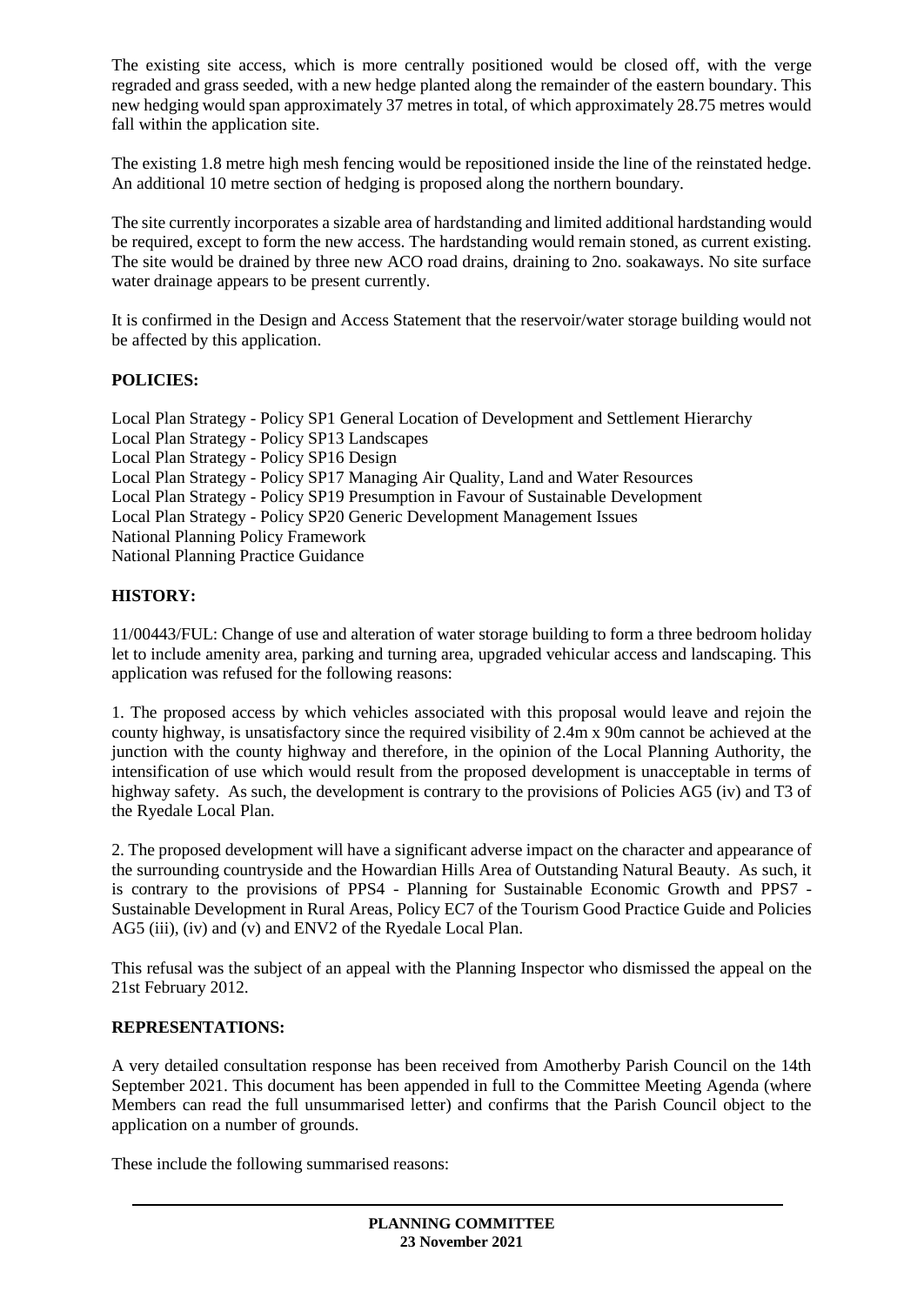- The site has a long history of unauthorised development, with the Parish Council first raising concerns in January 2011, the applicant having held planning law in contempt with no successful action having been taken.
- A 1.8m high mesh fence has been installed adjacent to the highway, vehicular access and hardstanding constructed although refused in 2011 application, excavation to the west, installation of patio doors to the west, storage of vehicles, boat and other items within the site at odds with local policy and its position within the AONB where there is a duty to preserve or enhance the scenic qualities.
- There are no permitted development rights associated with use as a reservoir.
- The application should not be judged against the backdrop of unauthorised development, but the pre 2010 situation when the site was an unobtrusive grass mound.
- The site when used as a reservoir had no vehicular access, but a small pull off/layby in the verge whereby Yorkshire Water staff could park to access the site. The current unauthorised access should not be there and to use its presence to justify a "better" access is perverse.
- The proposal whilst it may have some qualities in terms of highway visibility would impact the scenic qualities of the AONB and would require significant excavation of the verge embankment, which will be particularly noticeable.
- Concerns over intensification of the use of the site if new access is approved to an indeterminate level and its impact upon the AONB and Highway Safety. Refusal of this application would prevent this intensification.
- The LPA should investigate the claim the site use is B8 storage and distribution, if not the requirement for an access is nullified and permission would be needed to use the site for such a purpose.
- To conclude the Parish Council strongly object and consider this development will have a significant adverse impact on the scenic qualities of this part of the Howardian Hills AONB. The development would lead to an intensification of the use of the site with consequential adverse impacts on the landscape, highway safety, potentially surface water runoff. This is contrary to the Ryedale Local Plan Strategy and the NPPF.
- Enforcement action is also sought.

A response to this letter was made by the Planning Agent on the 3rd October 2021 which is also appended in full to the Committee Meeting Agenda for Members to consider. This comments on the following summarised areas:

- Access and Highway Safety
- The Boundary Treatment
- The Lawful Use of the Site
- Landscape Impact
- Vehicle Size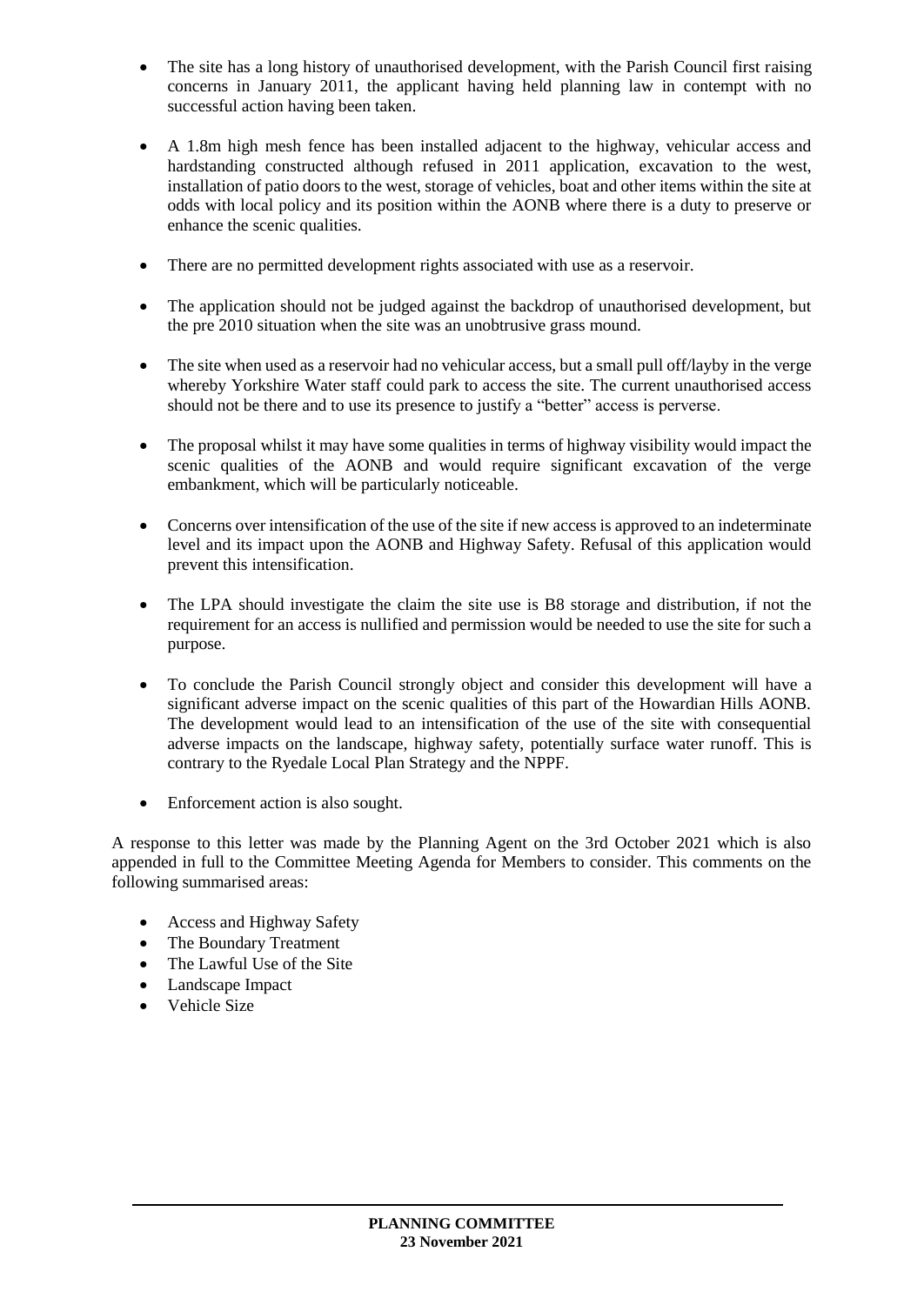### **APPRAISAL:**

The main considerations in assessing the impact of this application are:

- i) Principle of the Development
- ii) Character, Form and Impact upon Area of Outstanding Natural Beauty.
- iii) Highway Impact
- iv) Other matters, including consultation responses

i) Principle of the Development

The proposed access arrangements sought via this planning application will serve an existing brownfield site. The concerns of the Parish Council are acknowledged and this site remains under active planning enforcement investigation.

It is however Officer's opinion that the improvement/formation of an access and associated works to serve an existing brownfield site is generally acceptable type of development in principle (subject to access and highway safety considerations and form/character and landscape considerations.) The approval of such an application would not grant any permission for the wider change of use at the site and it is clearly confirmed in the supporting information that no change of use is sought.

It is noted that the Agent and Applicant are of the view that the site benefits from a B8 use, for storage and distribution. An email dated 28th February 2013 between the then Development Management Manager at Ryedale District Council and the Applicant has been provided. This confirms that the Development Manager at that time considered the site benefitted from a B8 use and that it had done so since its inception as a reservoir in the mid 20th Century.

This has been further reviewed independently as part of this present application. The 'Land Use Gazetteer (2nd Edition) The Comprehensive Guide to Land Uses and their Use Classes' provides commentary on the lawful uses of various types of reservoirs and water storage tanks.

'Water Company Storage or Distribution Place'/'Water Storage Tank'/'Water Storage Tower' all incorporate a use class of B8. It is considered that these are fitting. This was also described as a 'Water Storage Building' under the 2011 application.

The Reservoir options within the above referenced document (excerpt below) are potentially not as directly applicable to this site, being for agricultural purposes/ a reservoir (hydraulic/metal/pneumatic) manufacturing place/reservoir for inland waterways(not commercial or cruising) by statutory undertakers/ reservoir service, by statutory undertaker.

| Land Use                                                                              |                      |                     | <b>Permitted Ch</b>                                  |  |  |
|---------------------------------------------------------------------------------------|----------------------|---------------------|------------------------------------------------------|--|--|
| Land Use Gazetteer                                                                    |                      |                     | $A - 2$                                              |  |  |
| Reservoir for inland waterway (not commercial or<br>cruising) by statutory undertaker | Pmtd. 17C            |                     |                                                      |  |  |
| Reservoir (pneumatic) manufacturing place                                             | B1                   | from B <sub>2</sub> | to/from B8 max 235 m2:                               |  |  |
| Reservoir (hydraulic) manufacturing place<br>Reservoir (metal) manufacturing place    | B2<br>B <sub>2</sub> |                     | to B1; to B8 max, 235 m2<br>to B1: to B8 max. 235 m2 |  |  |
| Reservoir (agricultural)                                                              | Pmtd. 6              |                     |                                                      |  |  |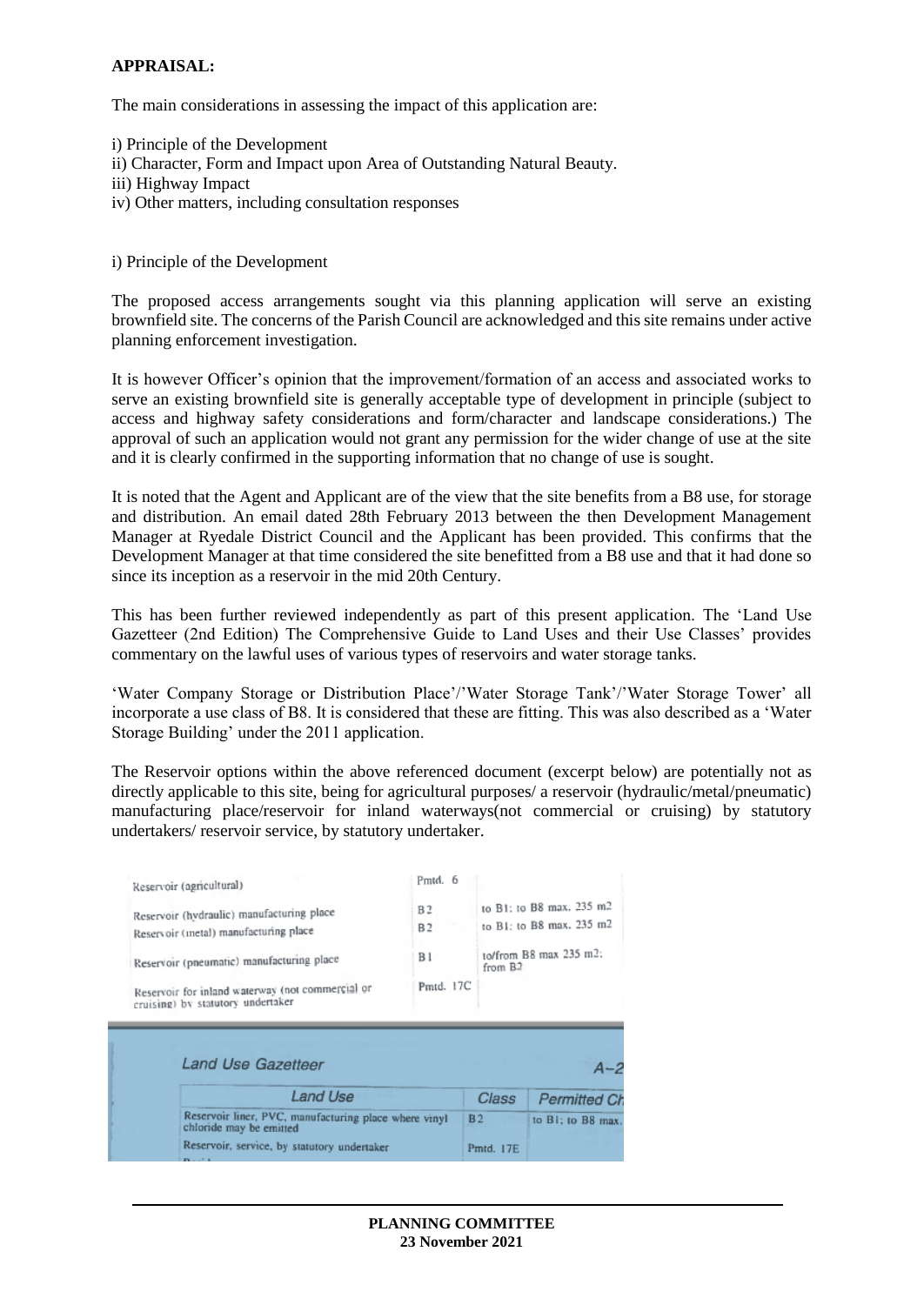The Case Officer contacted Yorkshire Water directly to ascertain how the site was used when under their ownership. In an email dated 28th October 2021 Yorkshire Water confirmed *"This site was sold by YW in 2010 and was previously used as a service reservoir. This is where we store treated water."* The Case Officer subsequently queried *"Would you have the information of whether there was any water treatment occurring in the building itself, or if it was more of a water storage tank/building after the water was treated elsewhere?"* Yorkshire Water responded to note *"Service reservoirs are just big storage tanks. It held clean water after it has been treated in the water treatment works, and before it is was piped to the end users.*" This is considered important in understanding the lawful use of the site.

Furthermore, an appeal decision is considered relevant in the consideration of the lawful use of the site. (Appeal Ref: APP/F9498/W/15/3134763 Ham Lane Reservoir, Ham Lane, Roadwater, Watchet, Somerset.) In this appeal the Inspector made the following point in paragraph 4; *"The use of the site as a service reservoir by means of a water storage tank would, in my view, fall within Use Class B8 of the Town and Country Planning (Use Classes) Order 1987 (as amended)."* That case has some differences to the situation currently under consideration as part of this application, however this conclusion on the use class by the Inspector is considered relevant.

The Case Officer and the Senior Planning Enforcement Officer undertook a further site visit on the 25<sup>th</sup> October 2021 where the site was viewed internally. This appeared to form a large underground chamber with floor to ceiling metal stairs, with storage of materials undertaken. It appeared unlikely that the original form and design of the water tank/service reservoir had altered significantly.

Ryedale District Council's Council Tax Department have confirmed that "Mr Hopkinson has been liable for the business rates at these premises from 1 April 2013. They are rated by the VOA as Store & Premises. They have been rated from the same date. Rateable value £1325."

On balance, given the evidence above and the lack of evidence to suggest a sui generis use, it is considered against the balance of probabilities that the site is likely to benefit from a lawful B8 storage and distribution use.

Therefore, as this relates to access improvements to brownfield land with what is taken to be a lawful B8 storage and distribution use, the proposed development is considered acceptable in principle. This is notwithstanding the access and associated fencing originally being installed without the benefit of planning permission. In determining an application such as this, lawfully Officers are required to assess the application on its own merits and whilst it is disappointing that works have occurred without planning permission, this is not a material consideration to which weight can be given.

This application gives the opportunity to create a regularised access to the appropriate highway standards and facilitate the removal of the originally created access and reinstatement of the verge.

It is Officer's opinion that should an application of this type have been submitted at this site if no access was present, it is likely that this would receive the same support (if acceptable in terms of the other aforementioned material planning considerations.) There remains a physical structure/building which will require maintenance and consequently safe vehicular access to a long established site such as this is not unreasonable.

ii) Character, Form and Impact upon Area of Outstanding Natural Beauty.

The site fall within the wider open countryside and the Howardian Hills Area of Outstanding Natural Beauty (AONB.) Policy SP13 of the Ryedale Plan Local Plan Strategy notes that in the AONB, the landscape will be protected and enhanced by encouraging new development and land management practices which reinforce the distinctive elements of landscape character;

*Development proposals should contribute to the protection and enhancement of distinctive elements of landscape character that are the result of historical and cultural influences, natural features and aesthetic qualities including:*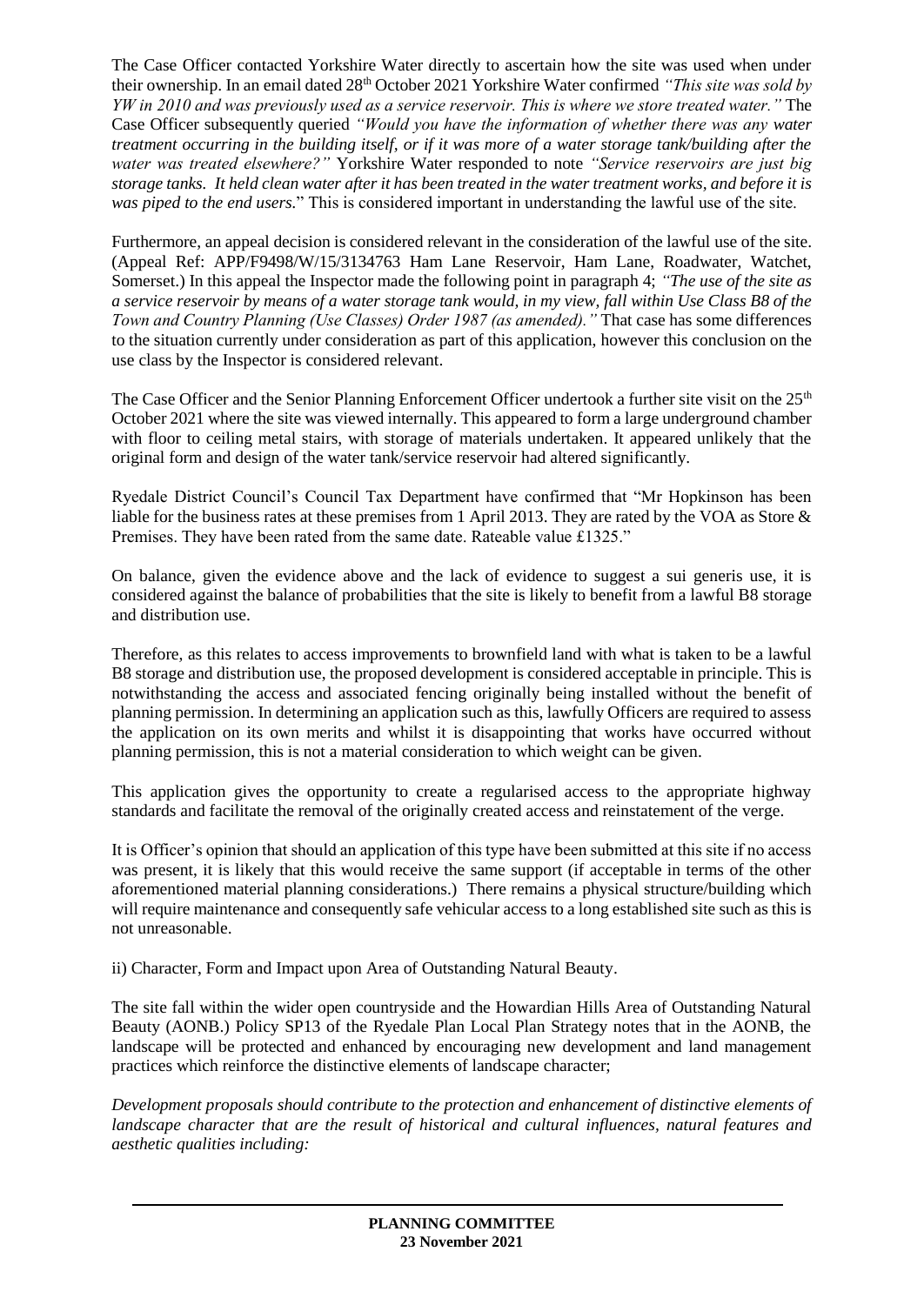- *The distribution and form of settlements and buildings in their landscape setting*
- *The character of individual settlements, including building styles and materials*
- *The pattern and presence of distinctive landscape features and natural elements (including field boundaries, woodland, habitat types, landforms, topography and watercourses)*
- *Visually sensitive skylines, hill and valley sides*
- *The ambience of the area, including nocturnal character, level and type of activity and tranquillity, sense of enclosure/exposure*

SP16 Design of the Ryedale Plan, Local Plan Strategy notes: Development proposals will be expected to create high quality durable places that are accessible, well integrated with their surroundings and which "*Reinforce local distinctiveness and… Protect amenity and promote well-being."*

The Howardian Hills Area of Outstanding Natural Beauty Manager was consulted and on the 14th October 2021 they noted "*I confirm that I viewed the application details and visited the site but I did not submit a response as I do not consider it will have a significant impact on the natural beauty of the Howardian Hills AONB."*

It is considered that in totality, this proposal would result in development that would help to help facilitate safe access and egress at this existing established site with a B8 use. This type of associated development is not at odds with the nature of the application site and the form and design is considered generally acceptable.

It is further considered that this proposal could have some wider immediate benefits to the current site. The landscaping, including the reinstatement of the grass verge and the installation of hedging which may help to reduce the prominence of the 1.8m high mesh fence in time is welcomed. This will be the subject of a specific landscaping condition, which will control the number and species of hedging. This will also ensure should any hedging fail within 5 years of the date of the decision notice that this would be replanted.

However, it is also noted that the extension and formalisation of the existing hardstanding could potentially allow for and support the more intensive use of the site in contrast to the current relatively low key storage use focused around the internal storage, in particular though the potential increase in activity externally within the site which could be significantly more visible from public viewpoints. It is considered that this could have a potential detrimental impact upon the character of the site and the surrounding locality; and subsequently the AONB.

As indicated above, Policy SP13 Landscapes notes "*development proposals should contribute to the protection and enhancement of distinctive elements of landscape character that are the result of historical and cultural influences, natural features and aesthetic qualities including:*

 *The ambience of the area, including nocturnal character, level and type of activity and tranquillity, sense of enclosure/exposure."*

With this Policy of the adopted development plan in mind, it is therefore considered appropriate to include some conditions to prevent this type of potential material harm. This will include a condition to prevent lighting without the submission of an appropriate application to the LPA – this is considered reasonable and it is noted that the site would have no permitted development rights for such development. The second is the inclusion of a condition to prevent external storage of goods, materials or other effects. This is considered reasonable to relate to the land within the submitted red line. Furthermore, it is considered that the storage of items within the proposed hardstanding could have impacted upon the Highways Officer's assessment of access and highway safety at the site as this could undermine safe access and egress.

Therefore the concerns of the Parish Council are acknowledged and undoubtedly the site has changed in terms of its visual appearance since Yorkshire Water vacated the premises. However it is not considered that this proposed scheme, subject to recommended conditions, would be materially harmful to the character of the site, nor would it have a significant impact upon the natural beauty and special values of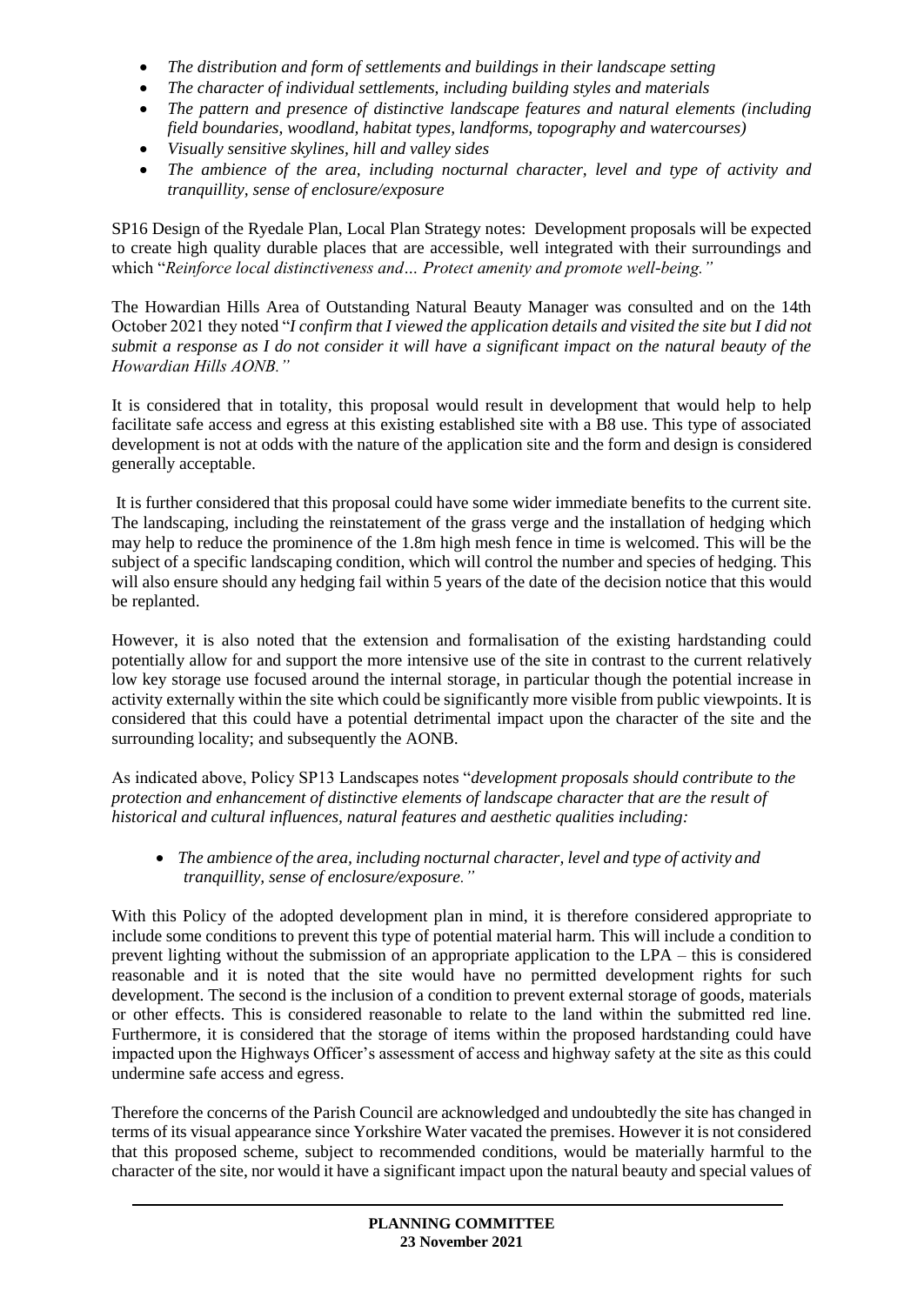the statutorily protected Area of Outstanding Natural Beauty, as confirmed by the AONB Officer.

# iii) Highway Impact

North Yorkshire County Council Highways were consulted on the proposal and confirmed the following in a responses dated 2nd September 2021 "*In assessing the submitted proposals and reaching its recommendation the Local Highway Authority has taken into account the following matters:*

*The local Highway Authority offers no objections in principle to the proposals as outlined in the submitted documents, subject to the implementation of the re grading of the highway verge as per drawing number 01.2021.PA08 and the following conditions would be considered favourable to the existing access arrangement.*

*The design standard for the site is Manual for Streets and the required visibility splay is 2.4 metres by 90 metres. The available visibility once the proposed measures are implemented is 2.4 metres by 90 metres. Consequently the Local Highway Authority recommends that the following Conditions are attached to any permission."*

These conditions related to construction of the access, visibility splays, retention of parking and turning areas and a construction management plan.

Following review of this, it is not considered that this proposed development, including the new access, repositioned fencing or landscaping works would have any adverse impact in terms of access or highway safety. Therefore, whilst the concerns of the Parish Council in relation to a potential intensification of use possibly impacting highway safety are noted, following careful review the Statutory Consultee has concluded that subject to condition, this proposal would not have a materially harmful impact upon the highway network.

v) Other matters, including consultation responses.

No responses have been received from any third parties beyond the Parish Council.

The Parish Council's point relating to intensification is noted, however any future intensification at the site would not amount to a material change of use, capable of being enforced against if the end use remained within the same use class. It is however considered that the suggested conditions to prevent external storage and lighting will help to prevent detrimental impacts. The submitted Design and Access Statement confirms that the intention is to continue to use this site for storage and distribution purposes and this would not in planning terms impact on the assessment of the current application for vehicular access

The proposed installation of soakaways and ACO drains is welcomed in improving the surface water drainage infrastructure.

Whilst this application is simply for operational development and not a change of use, it is considered that the confirmed use of the application site would not be likely to result in harmful effects in terms of residential amenity, given its isolated location from neighbouring dwellings.

Subject to the recommended conditions, the development has been found to be acceptable in principle and in terms of character, form, design and landscape impact, and access and highway safety.

Therefore officers are satisfied that this proposal conforms with Policies SP1 General Location of Development and Settlement Hierarchy, SP13 Landscapes, SP16 Design, SP17 Managing Air Quality, Land and Water Resources and SP20 Generic Development Management Issues, Presumption in Favour of Sustainable Development of the Ryedale Local Plan, Local Plan Strategy and the National Planning Policy Framework.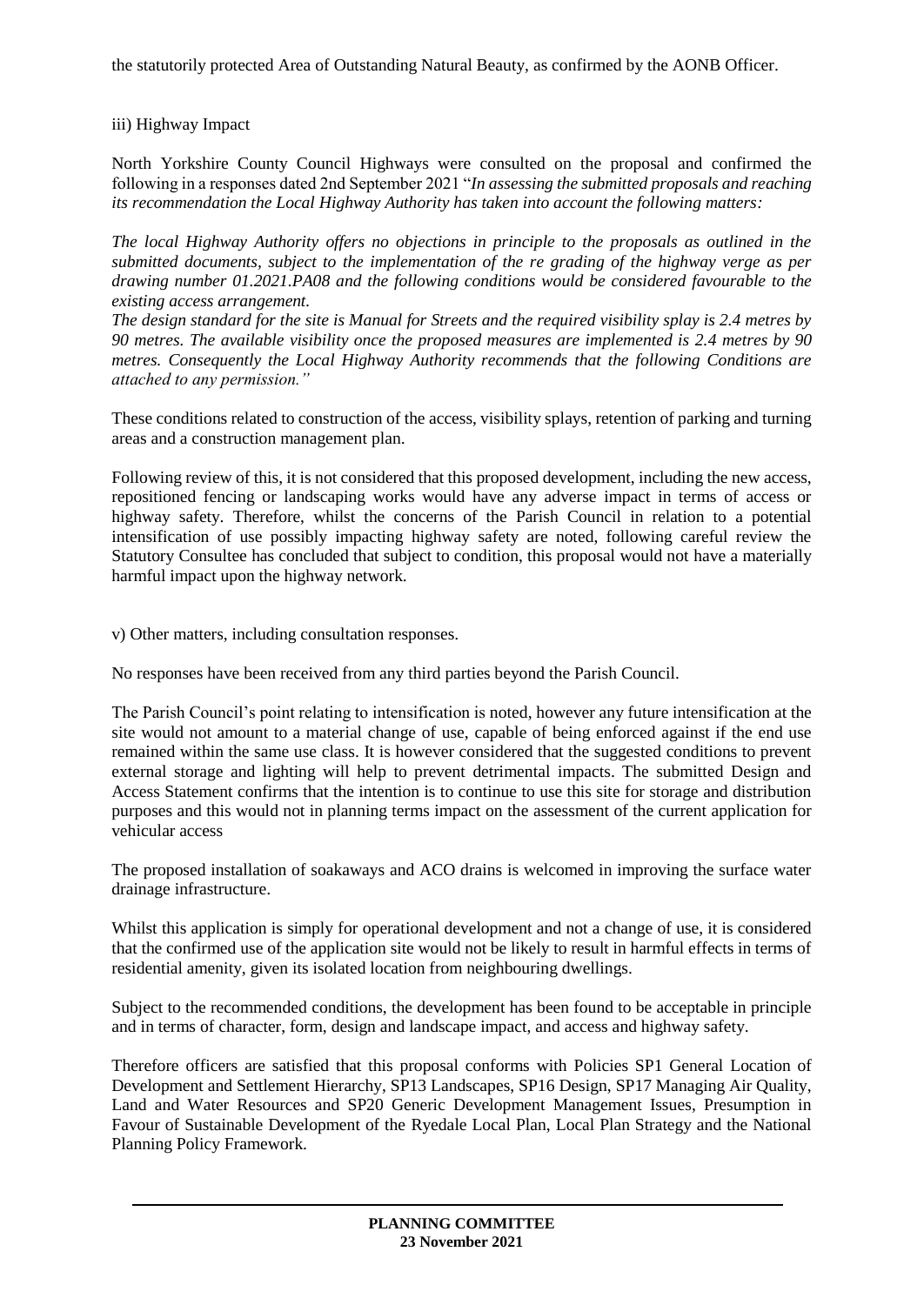1 The development hereby permitted shall be begun on or before .

Reason: To ensure compliance with Section 51 of the Planning and Compulsory Purchase Act 2004

2 The development hereby permitted shall be carried out in accordance with the following approved documents/plan(s):

Site Location Plan (1:50000) Site Location Plan (1:2500) Proposed Site/Block Plan and Relationship with Amotherby Lane (Drawing no. 01.2021.PA02) Proposed Site/Block Plan and Relationship with Amotherby Lane with Levels and Section Lines (Drawing no. 01.2021.PA03) Sections Through Site Sheet 1/2 (Drawing no. 01.2021.PA04) Sections Through Site Sheet 2/2 (Drawing no. 01.2021.PA05)

Reason: For the avoidance of doubt and in the interests of proper planning.

3 The crossing of the highway verge and/or footway must be constructed in accordance with the approved details on drawing number 01.2021.PA08 and cross section construction to Standard Detail number E50 Rev A and the following requirements.

- Any gates or barriers must be erected a minimum distance of 6 metres back from the carriageway of the existing highway and must not be able to swing over the existing or proposed highway.
- That part of the access extending 6 metres into the site from the carriageway of the existing highway must be at a gradient not exceeding 1:10.
- Provision to prevent surface water from the site/plot discharging onto the existing or proposed highway must be constructed in accordance with the approved details shown on drawing 01.2021.PA03 and maintained thereafter to prevent such discharges.
- The final surfacing of any private access within 2 metres of the public highway must not contain any loose material that is capable of being drawn on to the existing or proposed public highway.
- Measures to enable vehicles to enter and leave the site in a forward gear.

All works must accord with the approved details.

Reason: To ensure a satisfactory means of access to the site from the public highway in the interests of highway safety and the convenience of all highway users in accordance with Policy SP20 of the Ryedale Plan, Local Plan Strategy.

MHi-C New and altered Private Access or Verge Crossing -(MHC-03)

Notwithstanding any valid planning permission for works to amend the existing highway, you are advised that a separate licence will be required from North Yorkshire County Council as the Local Highway Authority in order to allow any works in the existing public highway to be carried out. The 'Specification for Housing and Industrial Estate Roads and Private Street Works' published by North Yorkshire County Council as the Local Highway Authority, is available to download from the County Council's web site:

[https://www.northyorks.gov.uk/sites/default/files/fileroot/Transport%20and%20streets/Road](https://www.northyorks.gov.uk/sites/default/files/fileroot/Transport%20and%20streets/Road%2C%20highways%20and%20pavements/Specification_for_housing___ind_est_roads___street_works_2nd_edi.pdf) %2C%20highways%20and%20pavements/Specification for housing ind est roads st [reet\\_works\\_2nd\\_edi.pdf](https://www.northyorks.gov.uk/sites/default/files/fileroot/Transport%20and%20streets/Road%2C%20highways%20and%20pavements/Specification_for_housing___ind_est_roads___street_works_2nd_edi.pdf)

The Local Highway Authority will also be pleased to provide the detailed constructional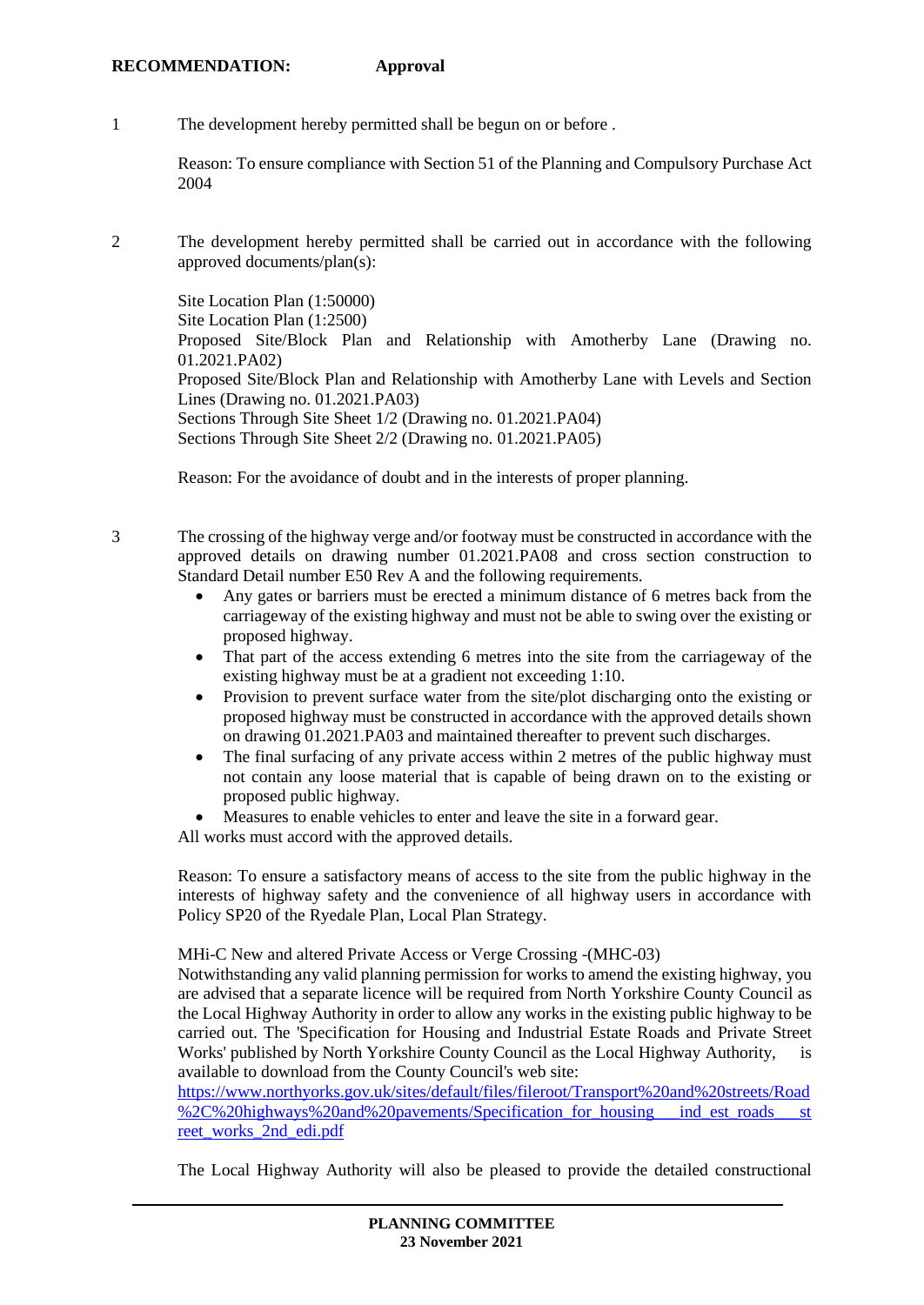specifications referred to in this condition.

4 There must be no access or egress by any vehicles between the highway and the application site at Reservoir at Amotherby Lane until splays are provided giving clear visibility of 90 metres measured along both channel lines of the major road from a point measured 2.4 metres down the centre line of the access road. In measuring the splays, the eye height must be 1.05 metres and the object height must be 0.6 metres. Once created, these visibility splays must be maintained clear of any obstruction and retained for their intended purpose at all times.

Reason: In the interests of highway safety in accordance with Policy SP20 of the Ryedale Plan, Local Plan Strategy.

MHi-D Visibility Splays -(MHC-05) An explanation of the terms used above is available from the Local Highway Authority.

5 No part of the development must be brought into use until the access, parking, manoeuvring and turning areas for all users at Reservoir at Amotherby Lane have been constructed in accordance with the details approved in writing by the Local Planning Authority. Once created these areas must be maintained clear of any obstruction and retained for their intended purpose at all times.

Reason: To provide for appropriate on-site vehicle facilities in the interests of highway safety and the general amenity of the development in accordance with Policy SP20 of the Ryedale Plan, Local Plan Strategy.

- 6 No development must commence until a Construction Management Plan has been submitted to and approved in writing by the Local Planning Authority. Construction of the permitted development must be undertaken in accordance with the approved plan. The Plan must include, but not be limited, to arrangements for the following in respect of each phase of the works:
	- 1. Details of any temporary construction access to the site including measures for removal following completion of construction works;
	- 2. Restriction on the use of the existing access for construction purposes;
	- 3. Wheel washing facilities on site to ensure that mud and debris is not spread onto the adjacent public highway;
	- 4. The parking of contractors' site operatives and visitor's vehicles;
	- 5. Areas for storage of plant and materials used in constructing the development clear of the highway;
	- 6. Details of site working hours;
	- 7. Contact details for the responsible person (site manager/office) who can be contacted in the event of any issue.

Reason: In the interest of public safety and amenity in accordance with Policy SP20 of the Ryedale Plan, Local Plan Strategy.

7 Unless otherwise agreed in writing with the Local Planning Authority, prior to any above ground construction of the new access hereby approved, plans showing full details of a landscaping and planting scheme shall be submitted to and approved in writing by the Local Planning Authority. The scheme shall provide for the planting of new hedging and show any areas to be grass seeded or turfed. The submitted plans and/or accompanying schedules shall indicate numbers, species, heights on planting, and positions of all hedging plants. All planting, seeding and/or turfing comprised in the above scheme shall be carried out during the first planting season following the commencement of the development, or such longer period as may be agreed in writing by the Local Planning Authority. Any planting, seeding and/or turfing which, within a period of five years from being planted, die, are removed or become seriously damaged or diseased shall be replaced in the next planting season with others of